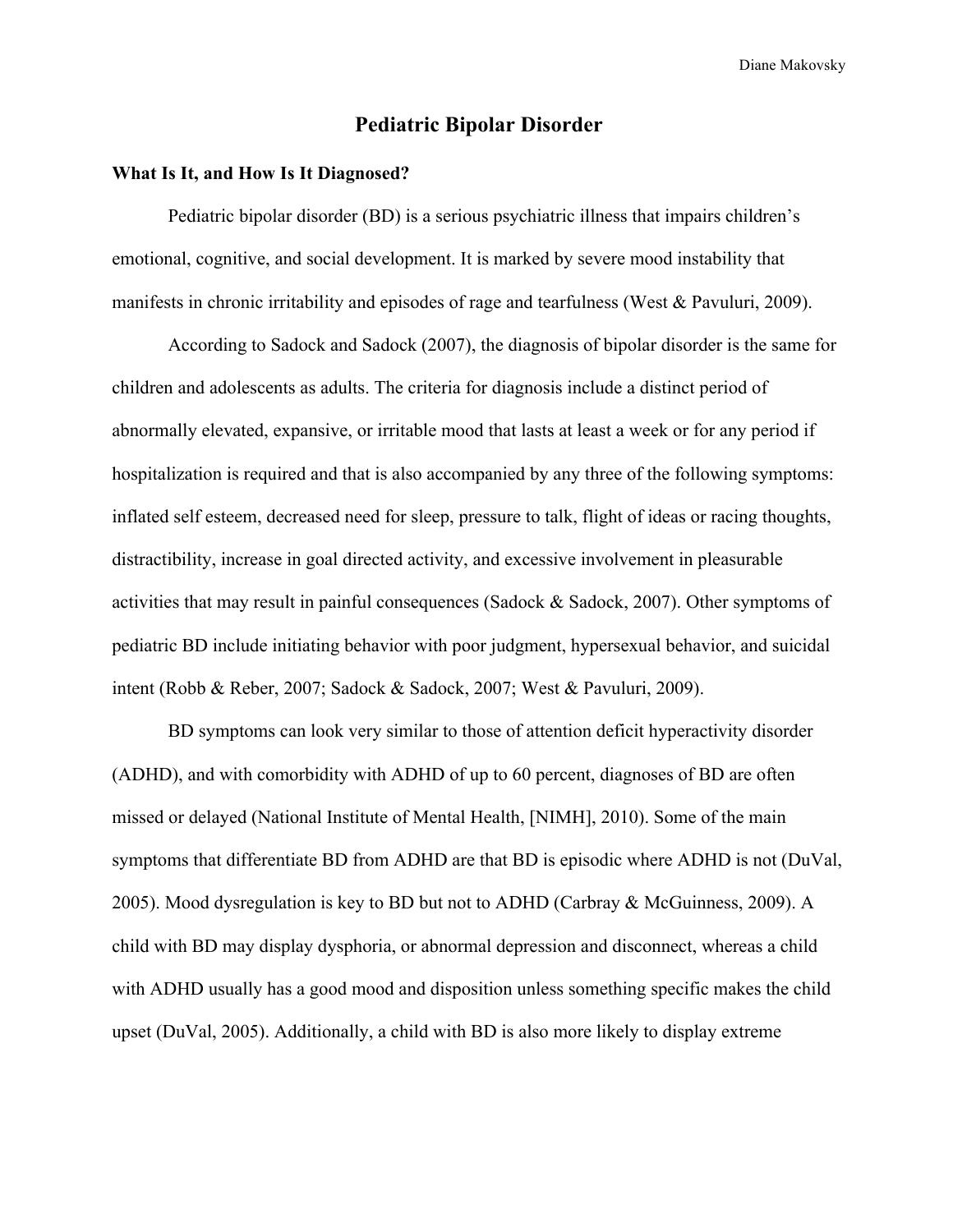irritability or rage of longer than 30 minutes while a child with ADHD would be less likely to display rage for that length of time (Duval, 2005; Kutscher, 2005).

A diagnosis of BD requires an in-depth evaluation of the current presenting problem, as well as a history of mood episodes during the child's lifetime to assess chronicity and episodicity (West & Pavuluri, 2009). A clinical interview is suggested, as well as a diagnostic clinical interview. Specific tools that could be used are the Kiddie Schedule for Affective Disorders and Schzophrenia (KSAIDS), the Children's Interview for Psychiatric Syndromes, or the Child Mania Rating Scale-Parent version (CMRS-P) (Carr, 2009; West & Pavuluri, 2009).

# **Etiology**

There is a heritable link for BD, but few studies have concentrated on pediatric BD (Carr, 2009; DuVal, 2005). The chances of a child having some mood disorder, not necessarily a bipolar disorder, is 25 percent if one parent has Bipolar I and 50 percent to 70 percent if both parents have a diagnosis of bipolar I (Sadock & Sadock, 2007). West and Puvuluri (2009) stated the heritability risk for BD at 15 percent to 42 percent in first-degree relatives.

#### **What Population Does It Affect?**

There is still no authoritative data on the prevalence of pediatric BD, in part because it depends on whether the disorder is defined as a narrow or broad phenotype (West & Pavuluri, 2009). BD is estimated variously to affect between one percent and three percent of the general population at some time in their life (Carr, 2009; NIMH, 2007; Sadock & Sadock, 2007). Women are two times more likely to have BD than men (Sadock & Saddock, 2007).

# **How Is Pediatric Bipolar Disorder Treated?**

Pediatric BD is usually treated through multimodal chronic care programs involving medication and family psychotherapy (Carr, 2009; West & Pavuluri, 2009). The principal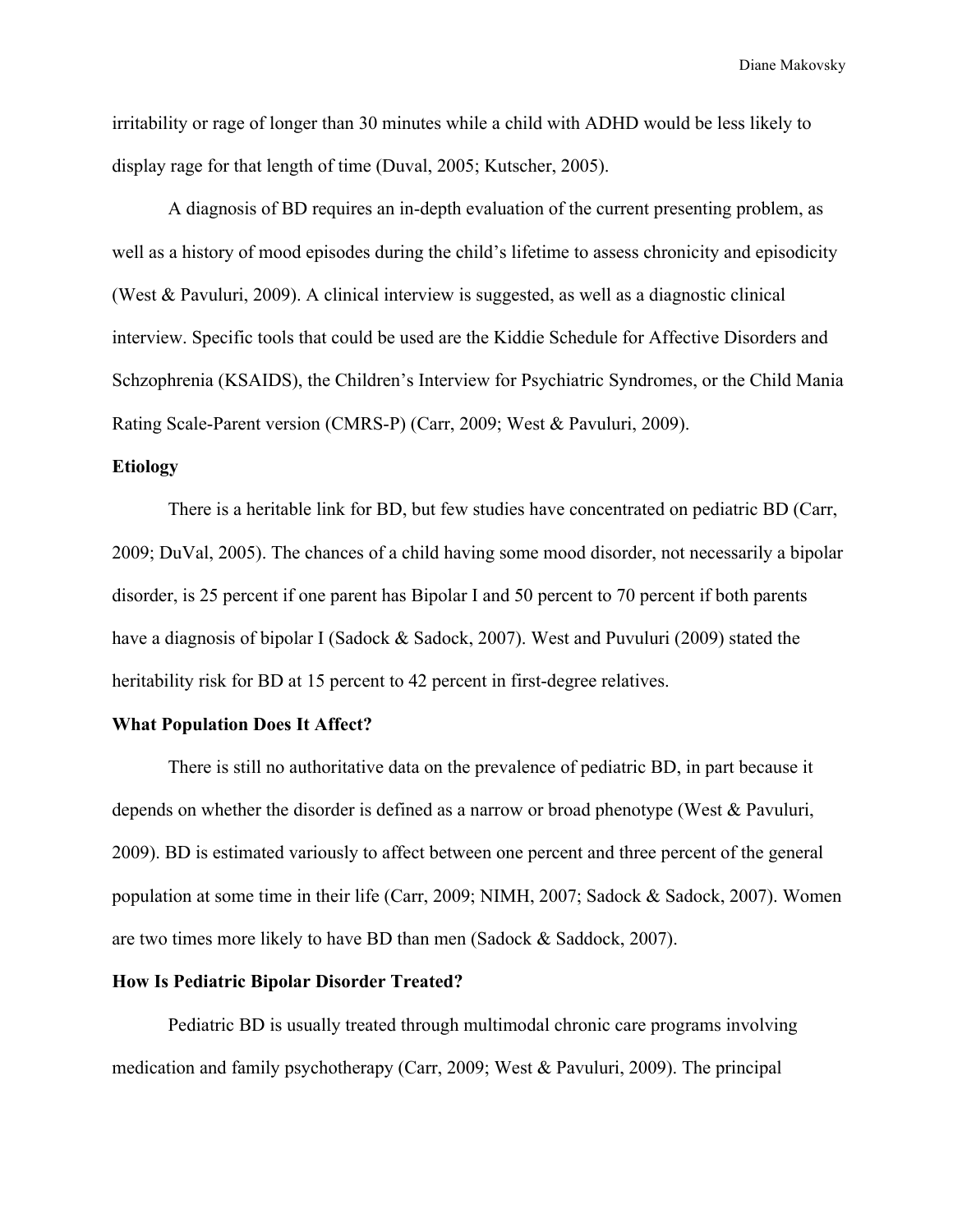medications for BD are mood stabilizers, such as lithium, anti-depressants, and antipsychotics (Hamrin & Pachler, 2007; Sadock & Sadock, 2007). These may be prescribed singularly or in various combinations because according to Carr (2009) about 50 percent of bipolar cases with mania do not respond to lithium alone. Due to side effects such severe weight gain, rashes, and cognitive dulling, children should be closely monitored and a six to eight week period is considered an appropriate time in which to evaluate responsiveness to a drug therapy (Carr, 2009). DuVal (2005) also mentions close monitoring of side effects children as some antidepressant and stimulant medication used for ADHD can worsen symptoms of BD. According to NIMH (2011), behavioral and psychological treatment may also be used, and very early intervention could potentially head off depression later in life.

#### **Long-term Prognosis**

The prognosis is highly dependent on circumstances such as the individual's responsiveness to the various medications, dosage, accuracy of the diagnosis, and availability of treatment and monitoring by staff with a positive relationship with the client to detect small changes in mood. According to a study by NIMH (2006), outcomes for those with BD differ greatly, but those having a younger age of onset, low socioeconomic status, and psychotic symptoms had worse outcomes. Hamrin and Pachler (2007) talk in terms of remission and not cure. If the diagnosis is correct, early-onset BD is a lifelong disorder that needs to be managed.

## **Areas of Occupation and Client Factors Impacted**

Carr (2009) stated that evidence from studies of both adults and children suggest that stressful life events may affect the course of bipolar disorder. So there is a potentially circular relationship between the disease and its symptoms. Just about all activities of daily living and instrumental activities of daily living—including bathing, dressing, eating, and personal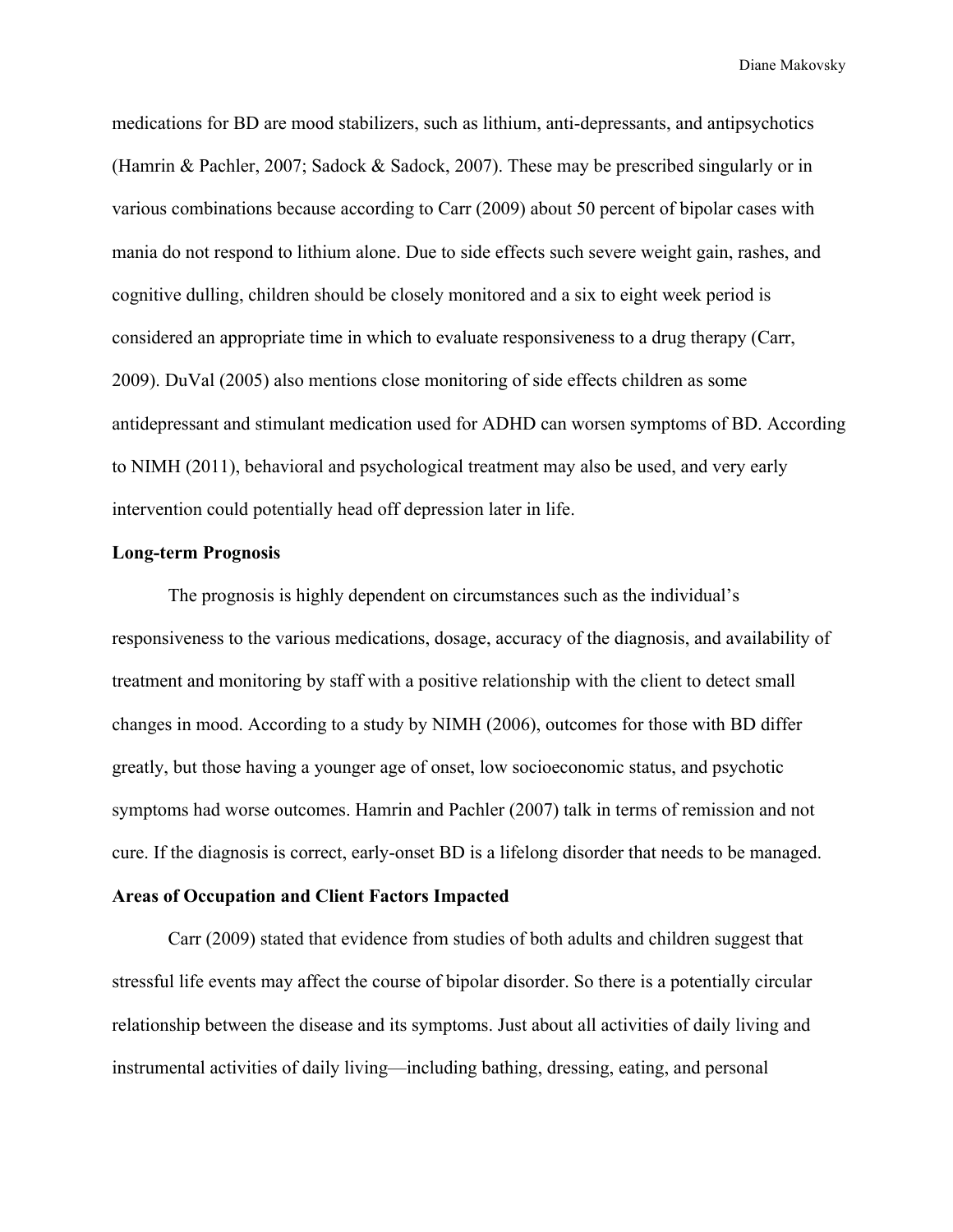hygiene—can be widely affected, in addition to rest and sleep, education, play, leisure, social participation, body function, and values and beliefs.

Family and environmental aspects play an important role in the health of a child with pediatric BD and both can be profoundly disrupted by the disorder (DuVal 2005).

## **Interventions**

Kutscher (2005) provides a number of steps that can be used to help children and their caregivers develop routines that accommodate the needs of the child with BD. An occupational therapist's (OT) role in setting such a routine would include training parents, caregivers, and teachers on how to implement the routine, as well as tuning the steps in their own services with the child. Steps include: setting predictable routines and keeping to a schedule; making adequate notification before transitions; providing extra time for transitions; allowing planned and needed breaks; providing signals, such as hand codes, so a child can give teachers and others warnings when something is not going correctly or may be upsetting them; and allowing a child to pull back from an activity when necessary (Kutscher, 2005).

DuVal (2005) suggests having a child attend a peer social skills group, with a concentration on friendship skills, increasing empathy, cooperative problem solving, identification of feelings, and relaxation and calming skills. Social skills groups are an area where an OT can serve as provider, organizer, or resource referral. Both Kutscher (2005) and DuVal (2005) expect a child with BD to have come to the attention of educators and have an individual education plan (IEP), an area that would again most like involve OT.

# **Interesting Related Information**

Controversy surrounds the subject of pediatric BD. NIMH (2010) reports a 40-fold increase in the diagnosis of child and adolescent BD between 1994-1995 and 2002-2003. The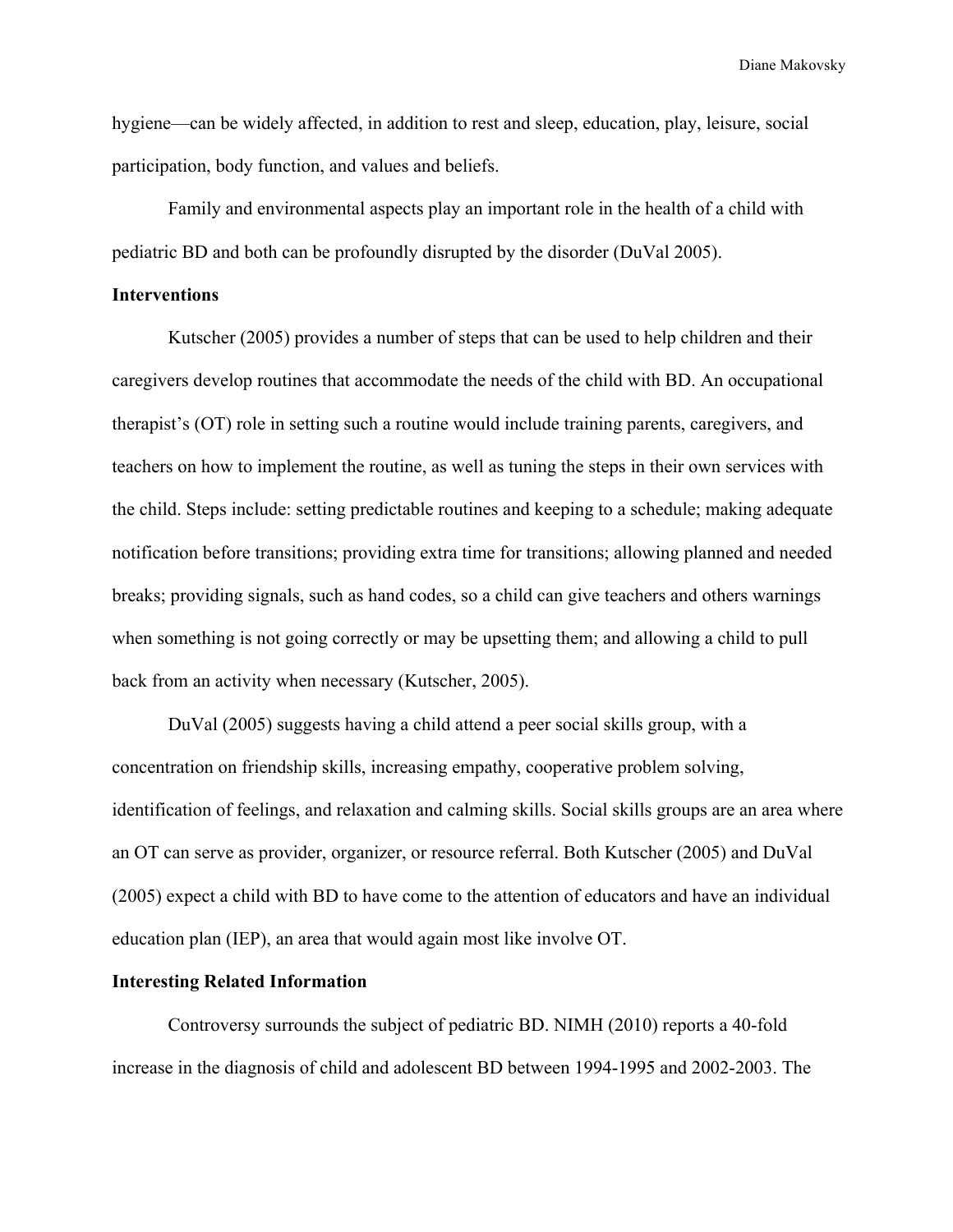main reason mentioned for this increase is that prior to about 1995, BD was not recognized in children in adolescents (Hamrin & Pachler, 2007). While the scientific community is researching the change in diagnosis and whether BD can present earlier than previously thought, Bosselwitch (2010) attributes this high rate of diagnosis in America to three items: adults disapproval and unwillingness to accept young peoples' behavior, and desiring it to be ascribed to an illness instead of poor self-control; the need of pharmaceutical companies to extend soon to be off-patent drugs by getting approval to have them prescribed for different diagnoses; and teachers no longer being formally responsible for teaching children how to recognize and manage their emotions.

The research of Gogtay et al. (2007) shows that the brains of children with BD have a distinct neurotrajectory from those with schizophrenia, which appears to be the beginnings for establishing a neurological basis for early-onset, or pediatric, BD.

What is clear is that there are children who have signs of BD that were once attributed only to adults. It is important to watch the symptoms with which children present so as to make the correct diagnosis of illness as soon as possible and to treat appropriately through multimodal interventions and close monitoring of the health of the child and their families.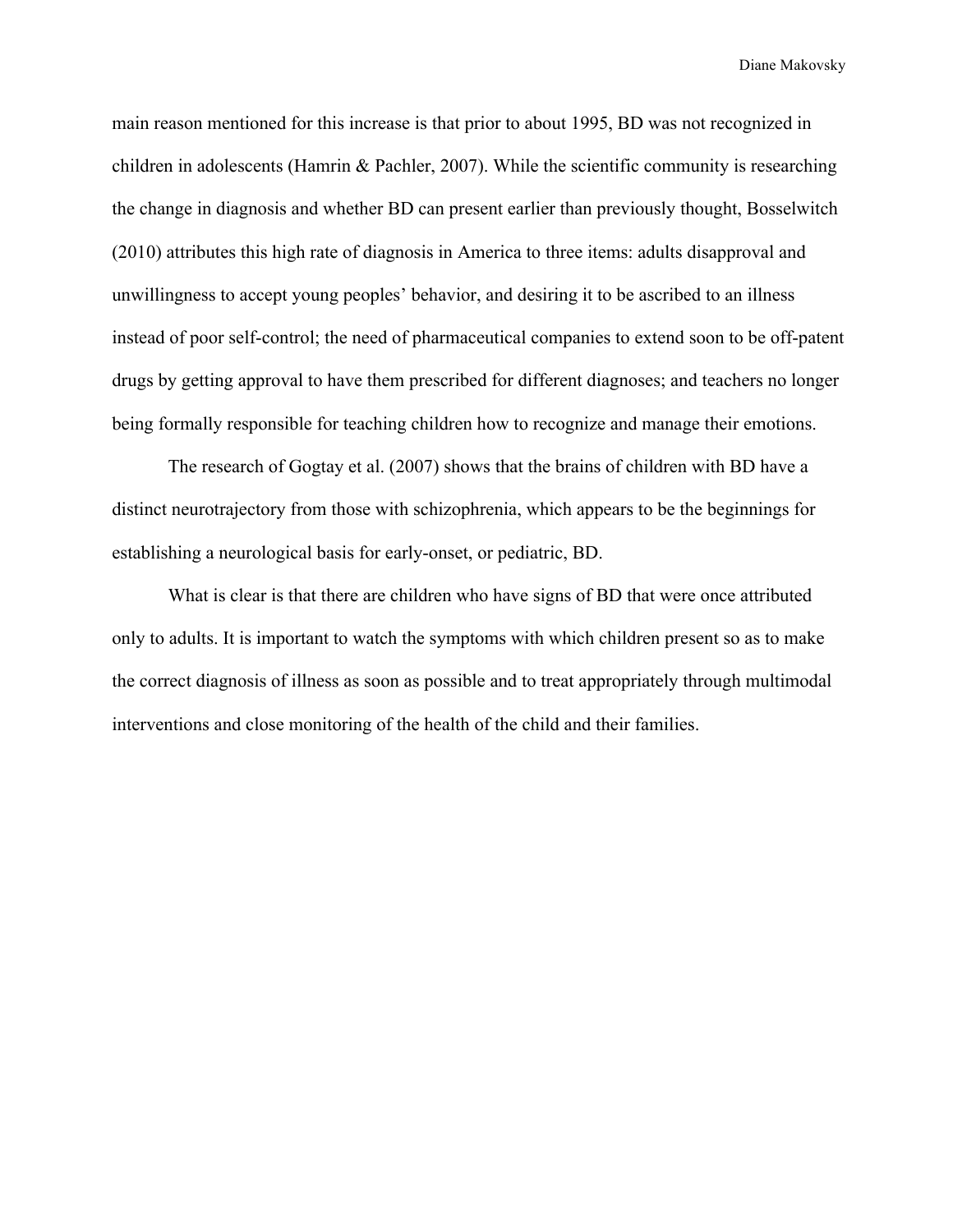#### References

- Bossewitch J. (2010). Pediatric bipolar and the media of madness. *Ethical Human Psychology & Psychiatry, 12*(3), 254-268. doi:10.1891/1559-4343.12.3.254
- Carbray, J., & McGuinness, T. (2009). Pediatric bipolar disorder. *Journal of Psychosocial Nursing & Mental Health Services, 47*(12), 22-26. doi:10.3928/02793695-20091103-02
- Carr, A. (2009). Bipolar disorder in young people: Description, assessment and evidence-based treatment. *Developmental Neurorehabilitation, 12*(6), 427-441.
- DuVal, S. (2005). Six-year-old Thomas diagnosed with pediatric onset bipolar disorder: A case study. *Journal of Child & Adolescent Psychiatric Nursing, 18*(1), 38-42.
- Kutscher, M. L. (2005). *Kids in the syndrome mix of ADHD, LD, Asperger's, Tourette's, bipolar, and more!: The one stop guide for parents, teachers, and other professionals*. Philadelphia, PA: Jessica Kingsley Publishers.
- Gogtay N., Ordonez A., Herman, D. H., Hayashi, K. M., Greenstein, D. Vatuzis, C., . . . Rapoport J. (2007). Dynamic mapping of cortical development before and after the onset of pediatric bipolar illness. *Journal of Child Psychology and Psychiatry, 48(*9), 852-862. doi:10.1111/j.1469-7610.2007.01747.x
- Hamrin V., & Pachler M. (2007). Pediatric bipolar disorder: Evidence-based psychopharmacological treatments. *Journal of Child and Adolescent Psychiatric Nursing, 20*(1), 40-58.
- National Institute of Mental Health (2006). Largest study to date on pediatric bipolar disorder describes disease characteristics and short-term outcomes. Retrieved from http://www.nimh.nih.gov/science-news/2006/largest-study-to-date-on-pediatric-bipolardisorder-describes-disease-characteristics-and-short-term-outcomes.shtml